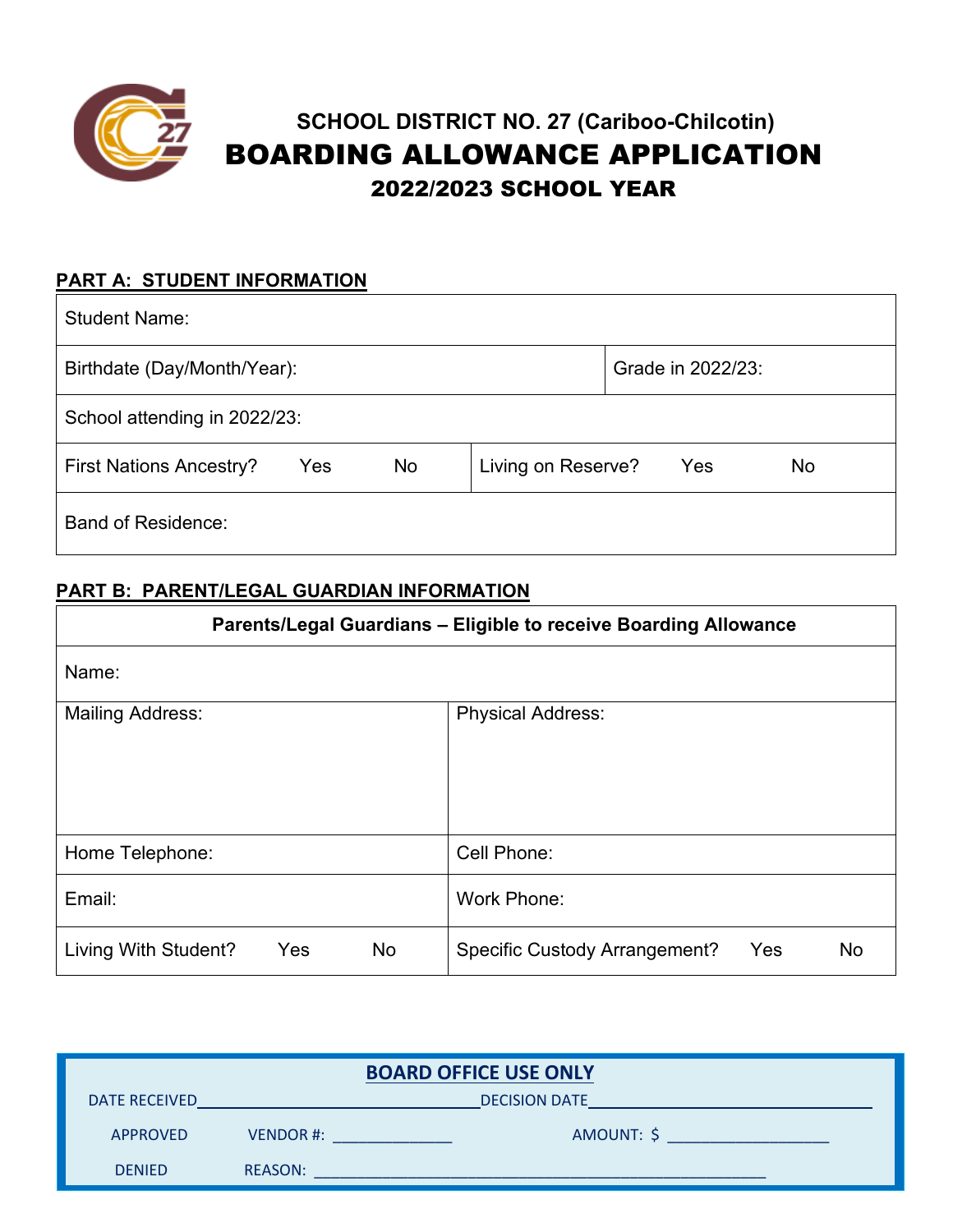

#### **Please attach TWO of the following documents from the parent or legal guardian who is requesting boarding allowance: (Additional proof of residency may be required).**  *Please do not include documents from boarding parents.*

| Credit Card Statement                                    |
|----------------------------------------------------------|
| ヿ Mortgage Statement                                     |
| $\Box$ Vehicle Registration (2 <sup>nd</sup> piece only) |
| $\Box$ Driver's License (2 <sup>nd</sup> piece only)     |
|                                                          |

# **PART C: BOARDING INFORMATION**

| Reason For Boarding:                   |                                                                                          |
|----------------------------------------|------------------------------------------------------------------------------------------|
|                                        |                                                                                          |
|                                        |                                                                                          |
|                                        |                                                                                          |
| Date Boarding Will Commence:           | Date Boarding Will End:<br>(boarding allowance forms must be filled in each school year) |
| Name of Boarding Parent(s):            |                                                                                          |
| <b>Physical Address:</b>               |                                                                                          |
| <b>Mailing Address:</b>                |                                                                                          |
| Home Phone:                            | <b>Alternate Phone:</b>                                                                  |
| Is Boarding Parent Related to Student? | Yes<br><b>No</b>                                                                         |
| If Yes: Describe the Relationship:     |                                                                                          |

#### **I certify that:**

- $\checkmark$  I have read and understand Board Administration Procedure 650 (Boarding Allowance) and confirm my child meets the criteria outlined;
- $\checkmark$  I will immediately inform School District No. 27 should my child no longer meet the criteria;
- $\checkmark$  I acknowledge that making a false statement will result in dollars paid in error and I will be required to reimburse the school district;

 $\overline{\phantom{a}}$  , and the contribution of the contribution of the contribution of the contribution of the contribution of the contribution of the contribution of the contribution of the contribution of the contribution of the

**The school district reserves the right to verify the accuracy of information submitted on this application.**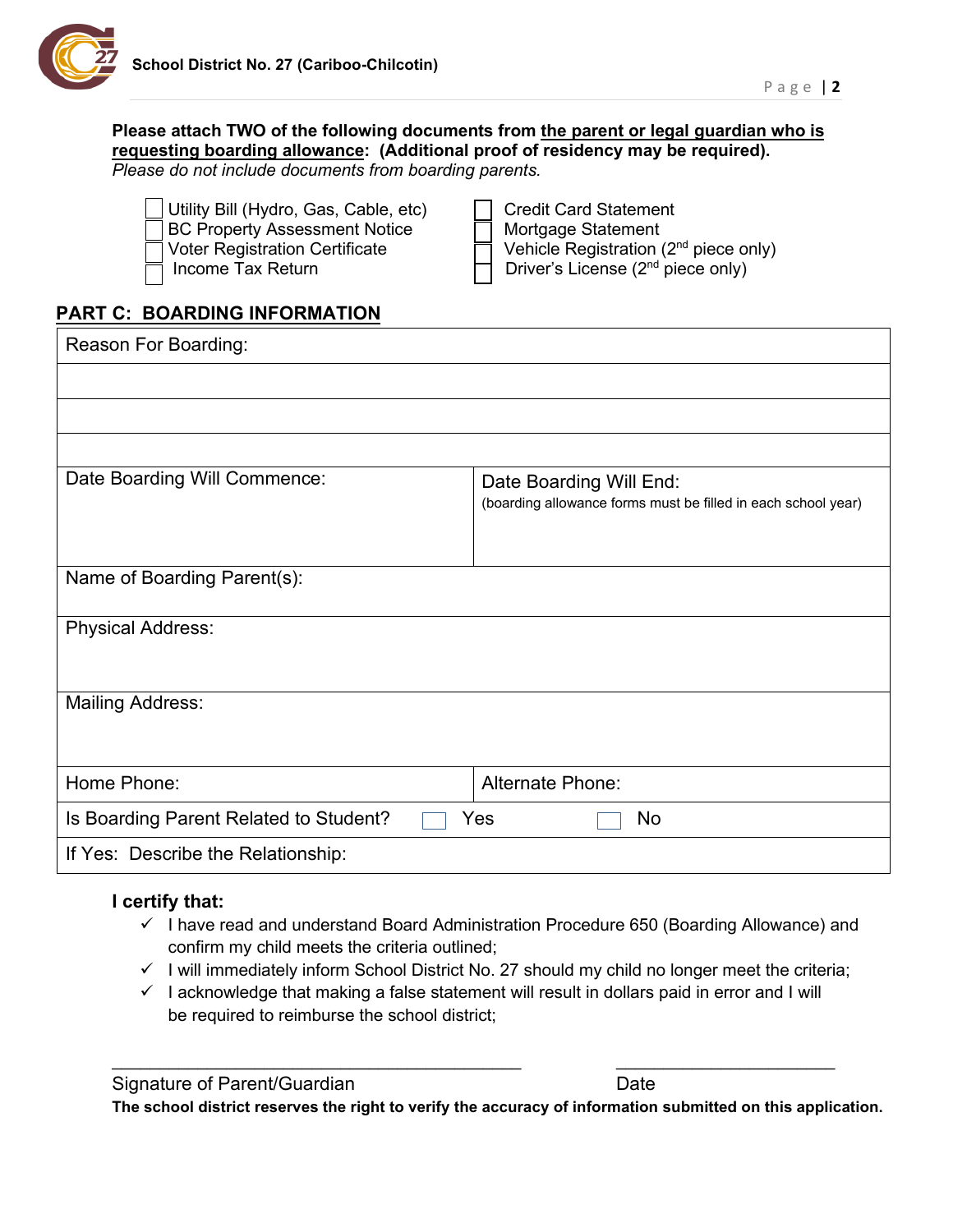

# **ONLY FOR STUDENTS WHO ARE RECEIVING BOARDING SUPPORT FROM THEIR FIRST NATIONS BAND 2022/23**

In order to assist parents who may have difficulty getting the monthly payments to the boarding parents, parents may authorize School District No. 27 to **pay the boarding allowance directly to their First Nations Band** by completing, signing and returning this authorization. The Band will then pay the boarding parents

| (Name of Parent/Guardian) | hereby authorize School District No. 27 to pay    |
|---------------------------|---------------------------------------------------|
| (Name of Band)            | Band the monthly boarding allowance for my child, |
| (Name of Student)         | for the 2022/23 school year.                      |
|                           |                                                   |

Signature of Parent/Guardian Date

If parents want to personally receive the monthly payments and then pay the boarding parents themselves, please do not fill out this form.

 $\frac{1}{2}$  ,  $\frac{1}{2}$  ,  $\frac{1}{2}$  ,  $\frac{1}{2}$  ,  $\frac{1}{2}$  ,  $\frac{1}{2}$  ,  $\frac{1}{2}$  ,  $\frac{1}{2}$  ,  $\frac{1}{2}$  ,  $\frac{1}{2}$  ,  $\frac{1}{2}$  ,  $\frac{1}{2}$  ,  $\frac{1}{2}$  ,  $\frac{1}{2}$  ,  $\frac{1}{2}$  ,  $\frac{1}{2}$  ,  $\frac{1}{2}$  ,  $\frac{1}{2}$  ,  $\frac{1$